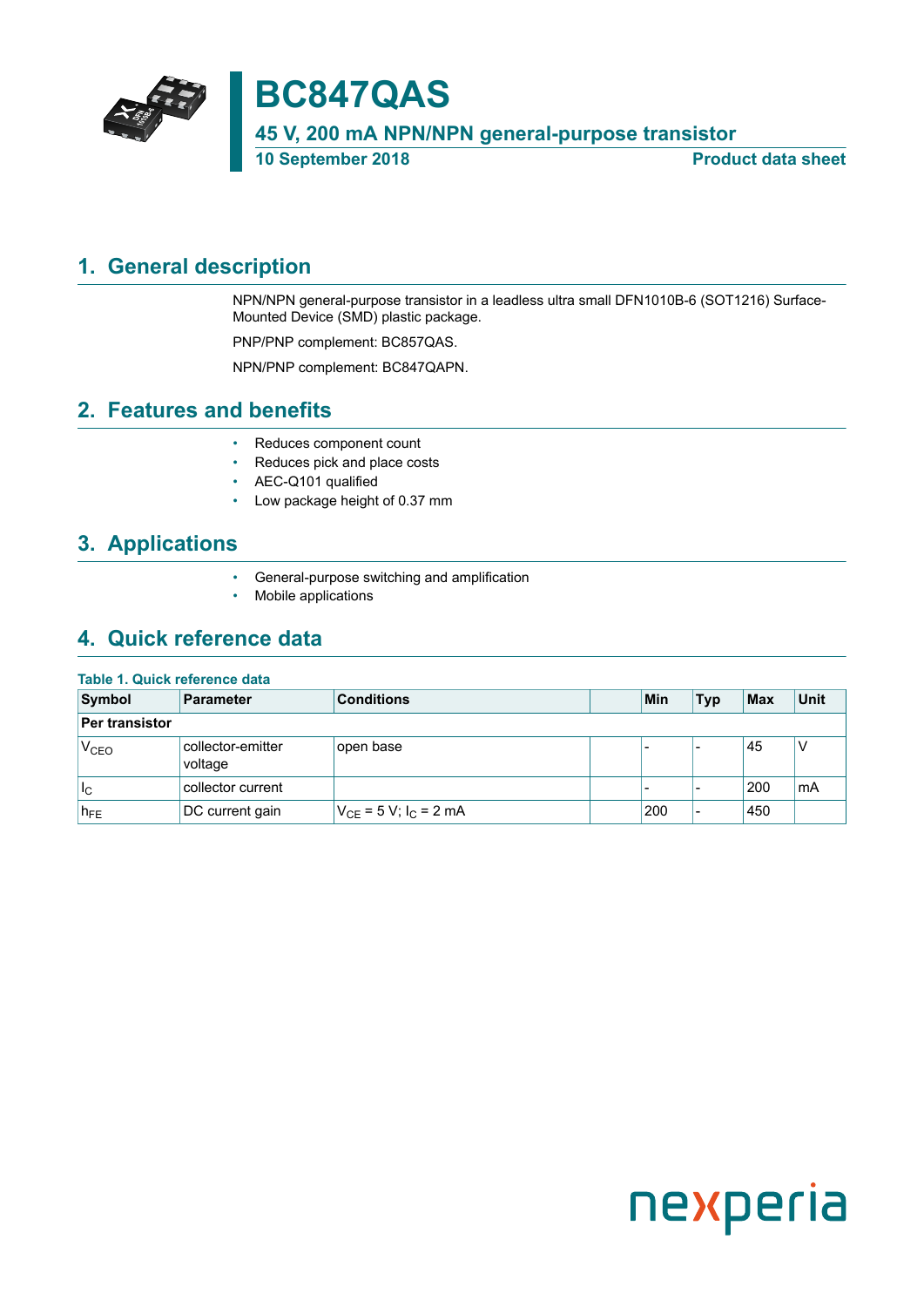# <span id="page-1-0"></span>**5. Pinning information**

|     | <b>Table 2. Pinning information</b> |                    |                                   |                                               |
|-----|-------------------------------------|--------------------|-----------------------------------|-----------------------------------------------|
| Pin | <b>Symbol</b>                       | <b>Description</b> | Simplified outline                | <b>Graphic symbol</b>                         |
|     | E1                                  | emitter TR1        |                                   | C <sub>1</sub><br><b>B2</b><br>E2             |
| 2   | <b>B1</b>                           | base TR1           | $6\,$<br>$\overline{7}$           |                                               |
| Ι3  | C <sub>2</sub>                      | collector TR2      | $5\overline{5}$<br>$\overline{2}$ | TR <sub>2</sub><br>TR <sub>1</sub>            |
| 14  | E <sub>2</sub>                      | emitter TR2        |                                   |                                               |
| 5   | <b>B2</b>                           | base TR2           | 8<br>3<br>$\overline{4}$          | E <sub>1</sub><br><b>B1</b><br>C <sub>2</sub> |
| 6   | C <sub>1</sub>                      | collector TR1      |                                   | sym020                                        |
| 7   | C <sub>1</sub>                      | collector TR1      | Transparent top view              |                                               |
| 8   | C <sub>2</sub>                      | collector TR2      | DFN1010B-6<br>(SOT1216)           |                                               |

# <span id="page-1-1"></span>**6. Ordering information**

#### **Table 3. Ordering information**

| Type number | Package     |                                                                                                 |                |  |  |  |
|-------------|-------------|-------------------------------------------------------------------------------------------------|----------------|--|--|--|
|             | <b>Name</b> | <b>Description</b>                                                                              | <b>Version</b> |  |  |  |
| BC847QAS    | DFN1010B-6  | DFN1010B-6: plastic thermal enhanced ultra thin small outline<br>package; no leads; 6 terminals | SOT1216        |  |  |  |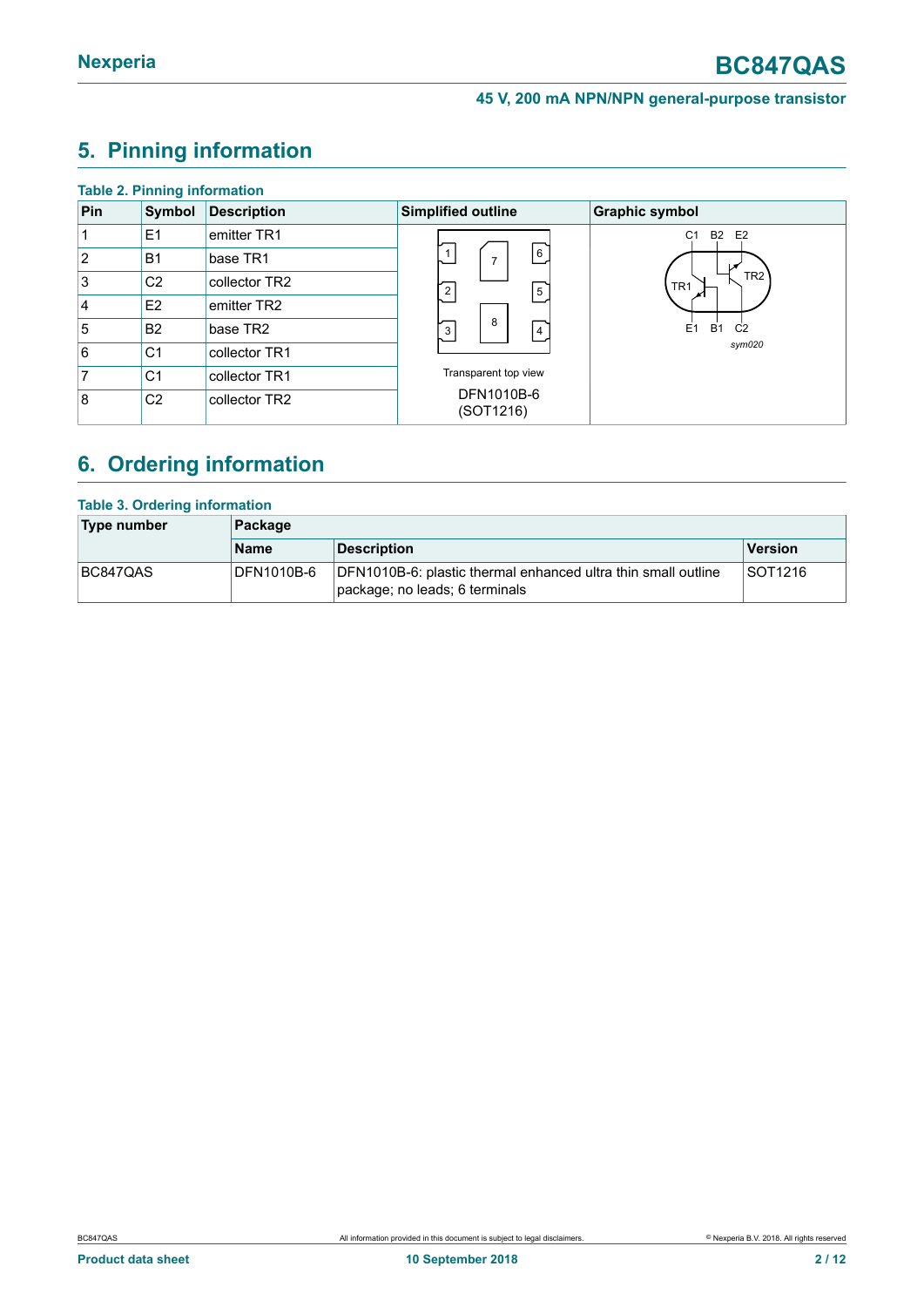# <span id="page-2-0"></span>**7. Marking**



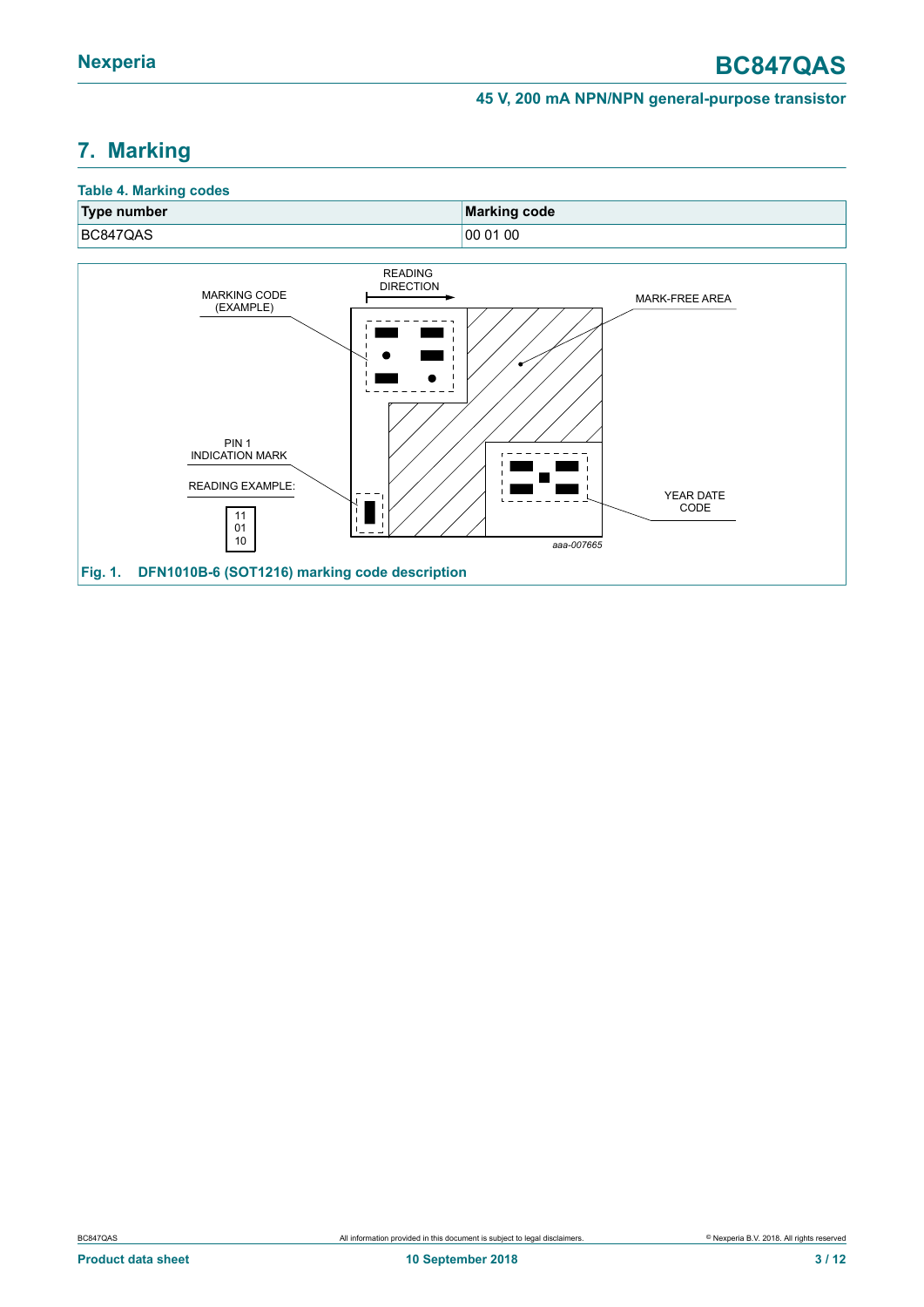# <span id="page-3-1"></span><span id="page-3-0"></span>**8. Limiting values**

#### **Table 5. Limiting values**

*In accordance with the Absolute Maximum Rating System (IEC 60134).*

| <b>Symbol</b>                | <b>Parameter</b>          | <b>Conditions</b>             |       | Min   | <b>Max</b> | <b>Unit</b> |  |
|------------------------------|---------------------------|-------------------------------|-------|-------|------------|-------------|--|
| Per transistor               |                           |                               |       |       |            |             |  |
| V <sub>CBO</sub>             | collector-base voltage    | open emitter                  |       |       | 50         | V           |  |
| V <sub>CEO</sub>             | collector-emitter voltage | open base                     |       |       | 45         | V           |  |
| <b>VEBO</b>                  | emitter-base voltage      | open collector                |       |       | 6          | V           |  |
| $I_{\rm C}$                  | collector current         |                               |       |       | 200        | mA          |  |
| $I_{CM}$                     | peak collector current    | single pulse; $t_p \leq 1$ ms |       |       | 200        | mA          |  |
| <b>I<sub>BM</sub></b>        | peak base current         |                               |       |       | 100        | mA          |  |
| $P_{\text{tot}}$             | total power dissipation   | $T_{amb}$ $\leq$ 25 °C        | $[1]$ |       | 230        | mW          |  |
| Per device                   |                           |                               |       |       |            |             |  |
| $P_{\text{tot}}$             | total power dissipation   | $T_{amb}$ $\leq$ 25 °C        | $[1]$ |       | 350        | mW          |  |
| $T_j$                        | junction temperature      |                               |       |       | 150        | $^{\circ}C$ |  |
| $T_{amb}$                    | ambient temperature       |                               |       | -55   | 150        | $^{\circ}C$ |  |
| ${\mathsf T}_{\textsf{stg}}$ | storage temperature       |                               |       | $-65$ | 150        | $^{\circ}C$ |  |

[1] Device mounted on an FR4 Printed-Circuit Board (PCB), single-sided copper, tin-plated and standard footprint.

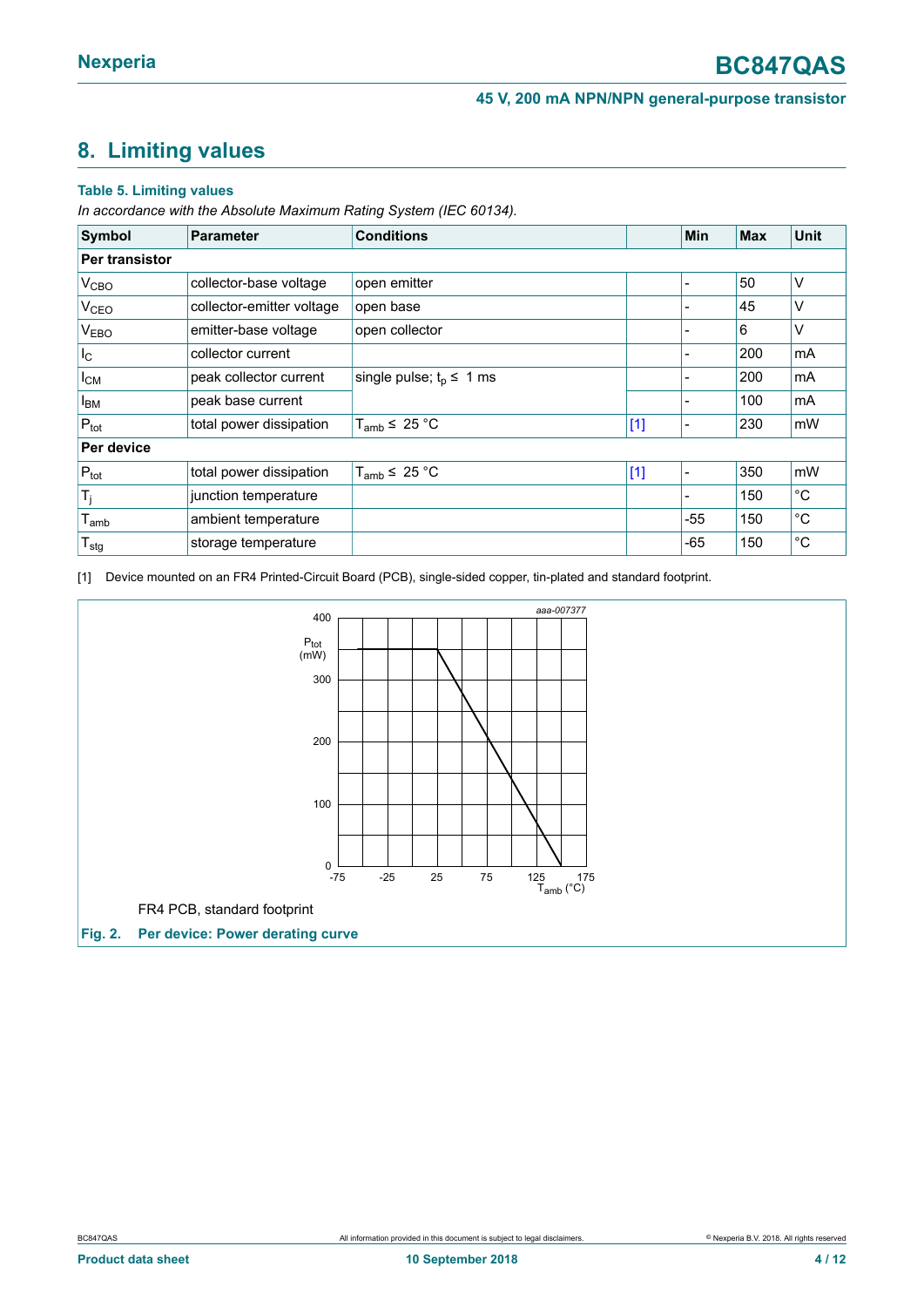# <span id="page-4-1"></span><span id="page-4-0"></span>**9. Thermal characteristics**

#### **Table 6. Thermal characteristics Symbol Parameter Conditions Min Typ Max Unit Per transistor**  $\mathsf{R}_{\mathsf{th}(\mathsf{i}\text{-a})}$  thermal resistance from in free air junction to ambient in free air  $\begin{array}{|c|c|c|c|c|c|}\hline \text{{\bf (1)}} & \text{{\bf |}} & \text{{\bf |}} & \text{{\bf |}} & \text{{\bf (1)}} & \text{{\bf (1)}} & \text{{\bf (1)}} & \text{{\bf (1)}} & \text{{\bf (1)}} & \text{{\bf (1)}} & \text{{\bf (1)}} & \text{{\bf (1)}} & \text{{\bf (1)}} & \text{{\bf (1)}} & \text{{\bf (1)}} & \text{{\bf (1)}} & \text{{\bf (1)}} & \text{{\bf (1)}} & \text{{\bf (1)}} & \text{{\bf (1)}} & \text{{\bf (1)}} & \text$ **Per device**  $R_{th(j-a)}$  thermal resistance from in free air junction to ambient in free air  $[1]$   $\vert$ -  $\vert$ -  $\vert$ 357 K/W

[1] Device mounted on an FR4 PCB, single-sided copper, tin-plated and standard footprint.

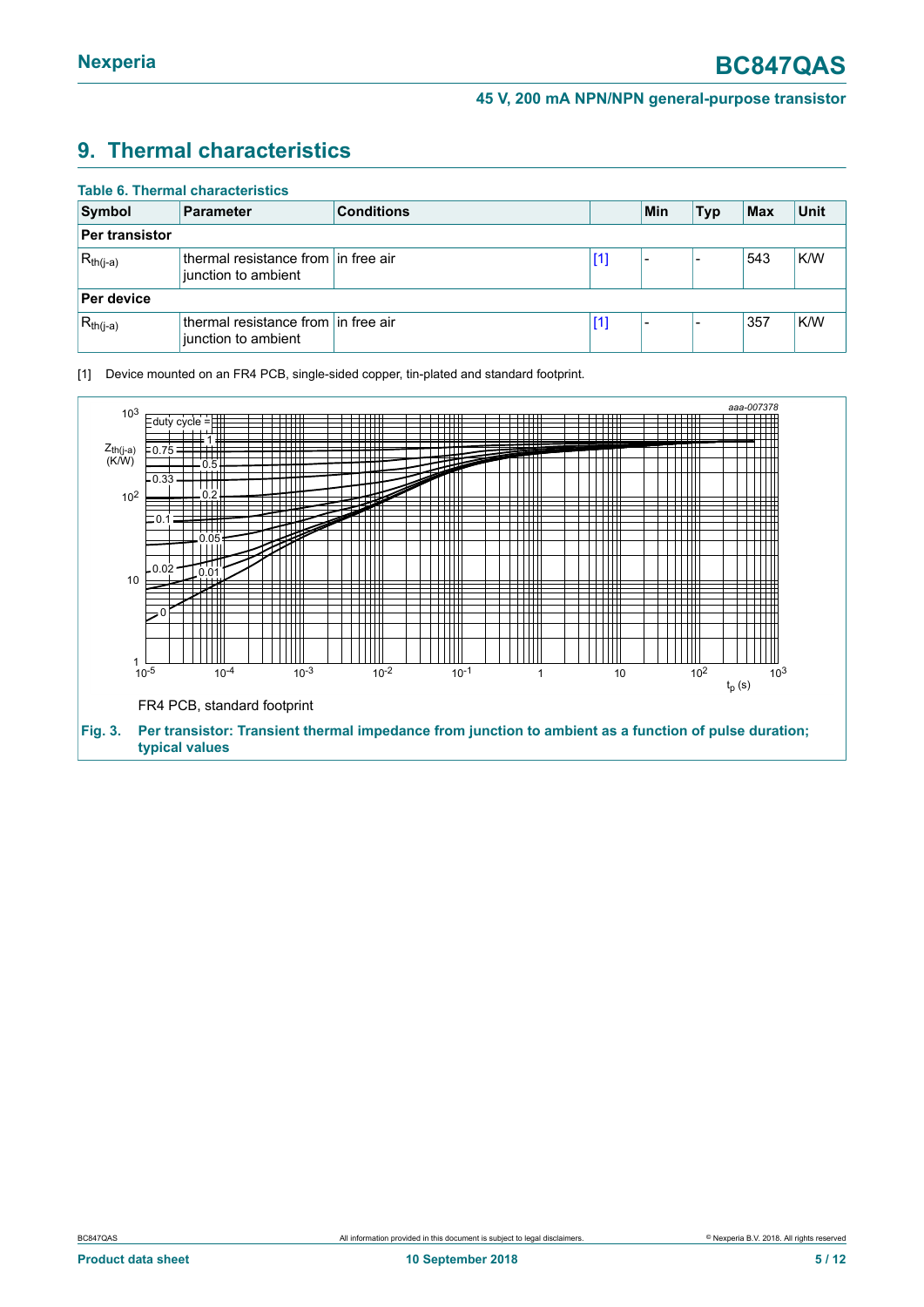# <span id="page-5-0"></span>**10. Characteristics**

#### **Table 7. Characteristics**

*Tamb = 25 °C, unless otherwise specified.*

| Symbol             | <b>Parameter</b>                        | <b>Conditions</b>                                                                          | Min                      | Typ            | Max | Unit       |
|--------------------|-----------------------------------------|--------------------------------------------------------------------------------------------|--------------------------|----------------|-----|------------|
| Per transistor     |                                         |                                                                                            |                          |                |     |            |
| I <sub>CBO</sub>   | collector-base cut-off                  | $V_{CB}$ = 30 V; I <sub>E</sub> = 0 A; T <sub>i</sub> = 150 °C                             |                          |                | 5   | μA         |
|                    | current                                 | $V_{CB}$ = 30 V; $I_F$ = 0 A                                                               |                          |                | 15  | nA         |
| <b>IEBO</b>        | emitter-base cut-off<br>current         | $V_{FB} = 5 V$ ; $I_C = 0 A$                                                               |                          |                | 100 | nA         |
| $h_{FE}$           | DC current gain                         | $V_{CF}$ = 5 V; $I_C$ = 2 mA                                                               | 200                      | $\overline{a}$ | 450 |            |
| V <sub>CEsat</sub> | collector-emitter<br>saturation voltage | $I_C$ = 10 mA; $I_B$ = 0.5 mA                                                              |                          |                | 100 | mV         |
|                    |                                         | $I_C$ = 100 mA; $I_B$ = 5 mA; pulsed; $t_p \le$<br>300 µs; $\delta$ ≤ 0.02                 |                          |                | 300 | mV         |
| V <sub>BEsat</sub> | base-emitter saturation<br>voltage      | $I_C$ = 10 mA; $I_B$ = 0.5 mA                                                              |                          | 760            |     | mV         |
|                    |                                         | $I_C$ = 100 mA; $I_B$ = 5 mA; pulsed; $t_p \le$<br>300 µs; $\delta \le 0.02$               |                          | 900            |     | mV         |
| $V_{BE}$           | base-emitter voltage                    | $V_{CE} = 5 V$ ; $I_C = 2 mA$                                                              | 600                      | 660            | 725 | mV         |
|                    |                                         | $V_{CF}$ = 5 V; $I_C$ = 10 mA                                                              |                          | 710            | 820 | mV         |
| $C_c$              | collector capacitance                   | $V_{CB}$ = 10 V; $I_F$ = 0 A; $I_e$ = 0 A; f = 1 MHz                                       |                          |                | 4   | pF         |
| $C_{e}$            | emitter capacitance                     | $V_{FB}$ = 0.5 V; $I_C$ = 0 A; f = 1 MHz                                                   | $\overline{\phantom{0}}$ | 11             |     | рF         |
| $f_T$              | transition frequency                    | $V_{CF}$ = 5 V; $I_C$ = 10 mA; f = 100 MHz                                                 | 100                      | $\blacksquare$ |     | <b>MHz</b> |
| <b>NF</b>          | noise figure                            | $V_{CF}$ = 5 V; I <sub>C</sub> = 0.2 mA; R <sub>S</sub> = 2 kQ;<br>$f = 1$ MHz; B = 200 Hz |                          |                | 10  | dB         |





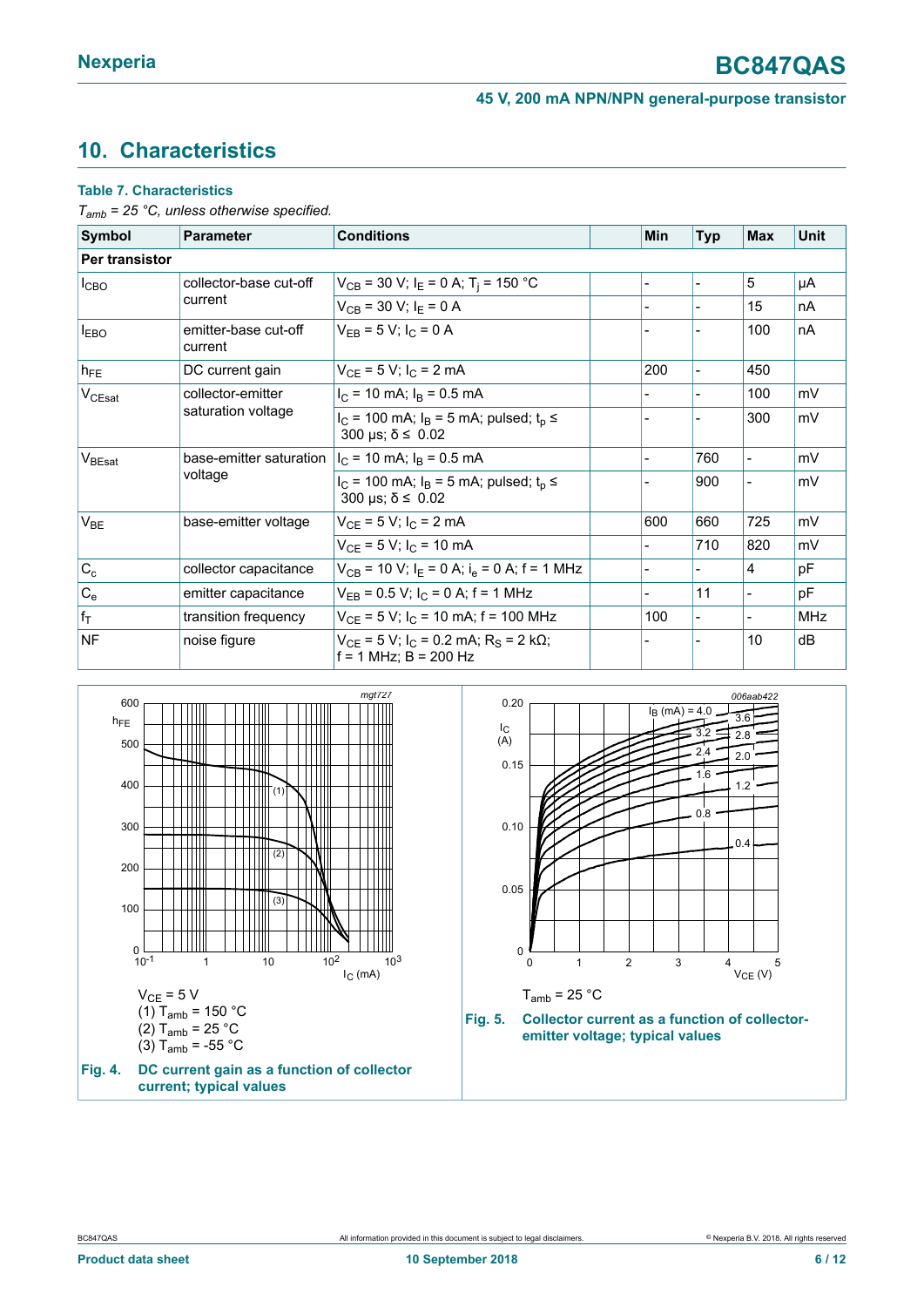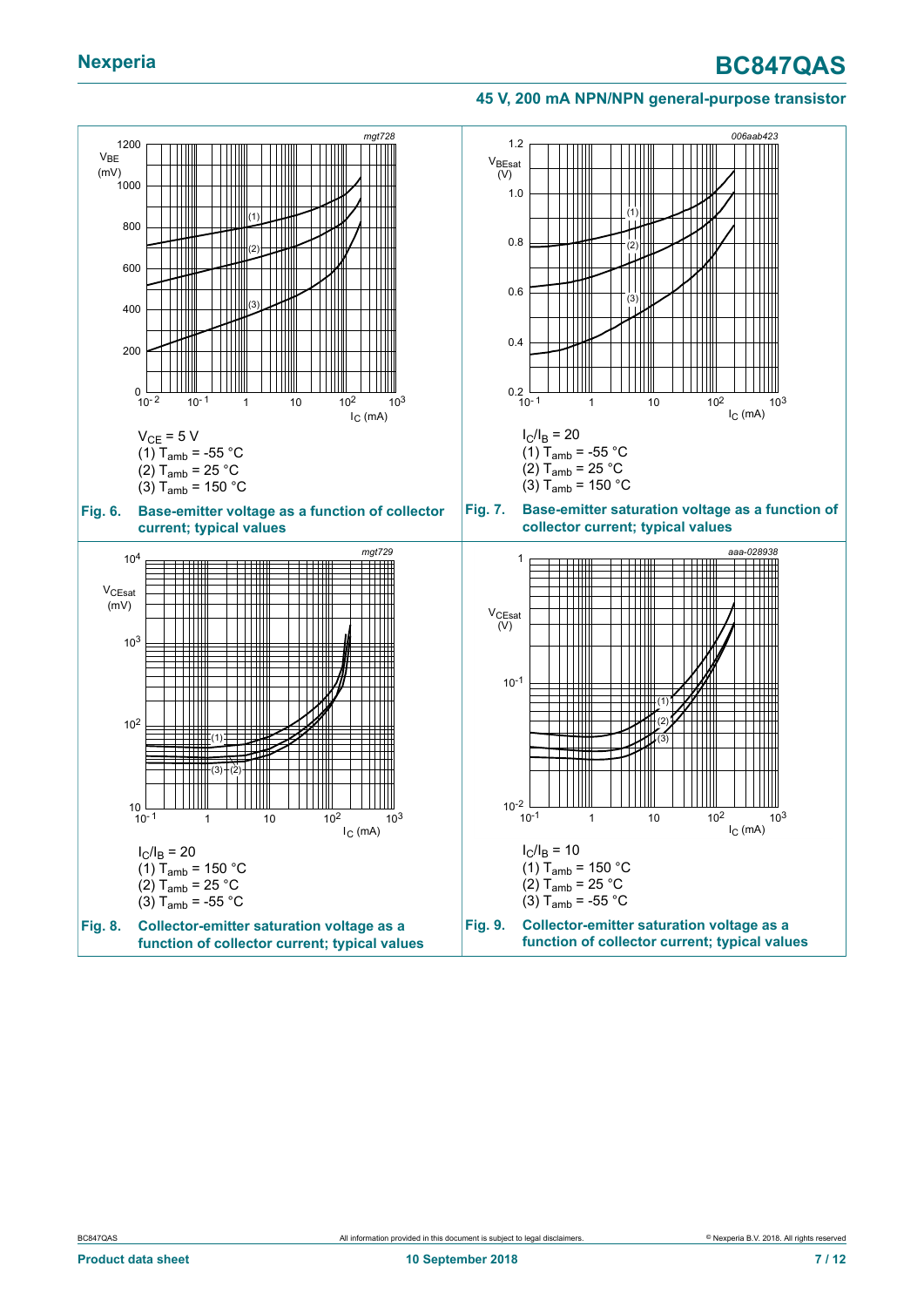# **Nexperia BC847QAS**

#### **45 V, 200 mA NPN/NPN general-purpose transistor**



### <span id="page-7-0"></span>**11. Test information**

#### **Quality information**

This product has been qualified in accordance with the Automotive Electronics Council (AEC) standard Q101 - *Stress test qualification for discrete semiconductors*, and is suitable for use in automotive applications.

### <span id="page-7-1"></span>**12. Package outline**

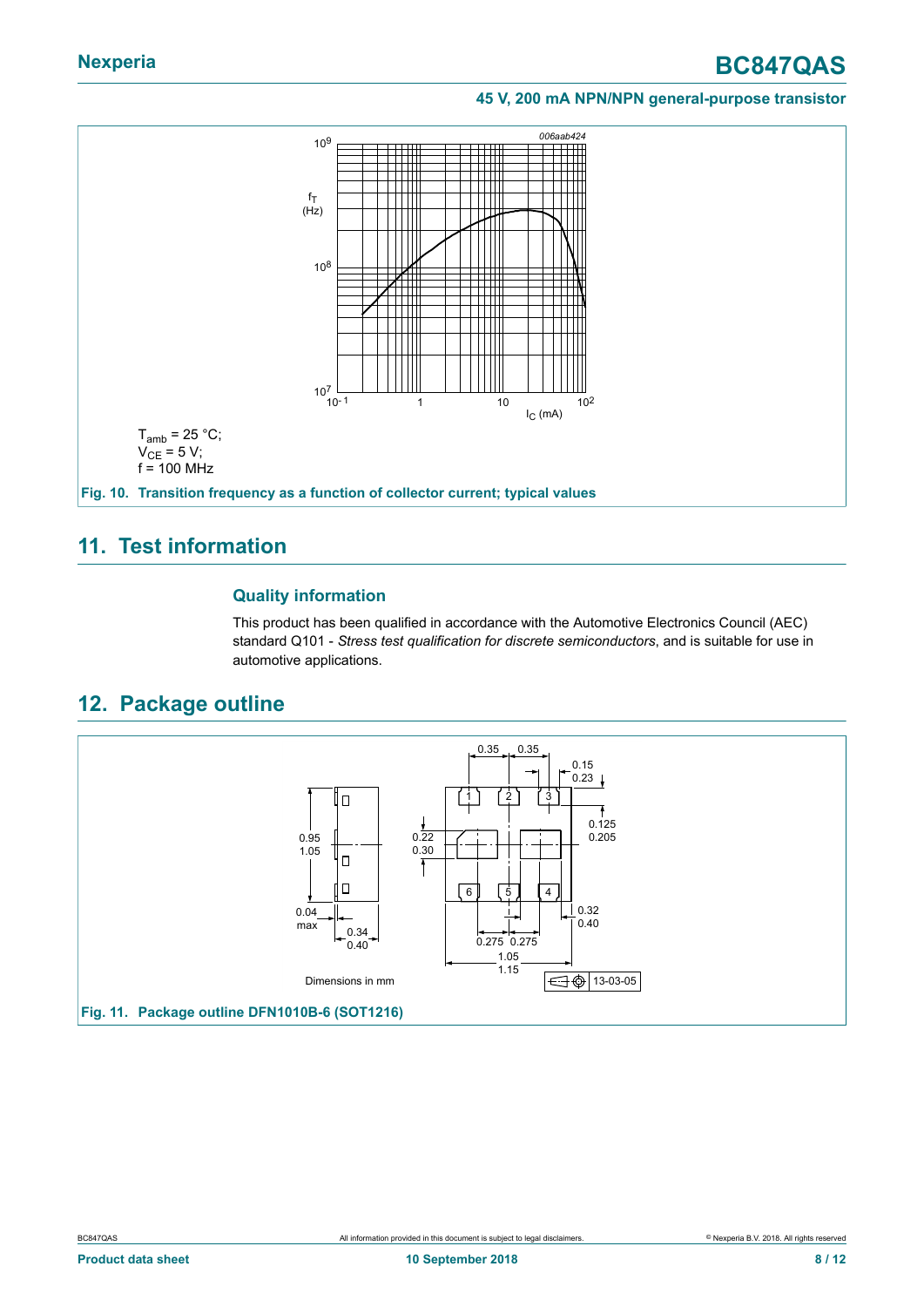# <span id="page-8-0"></span>**13. Soldering**

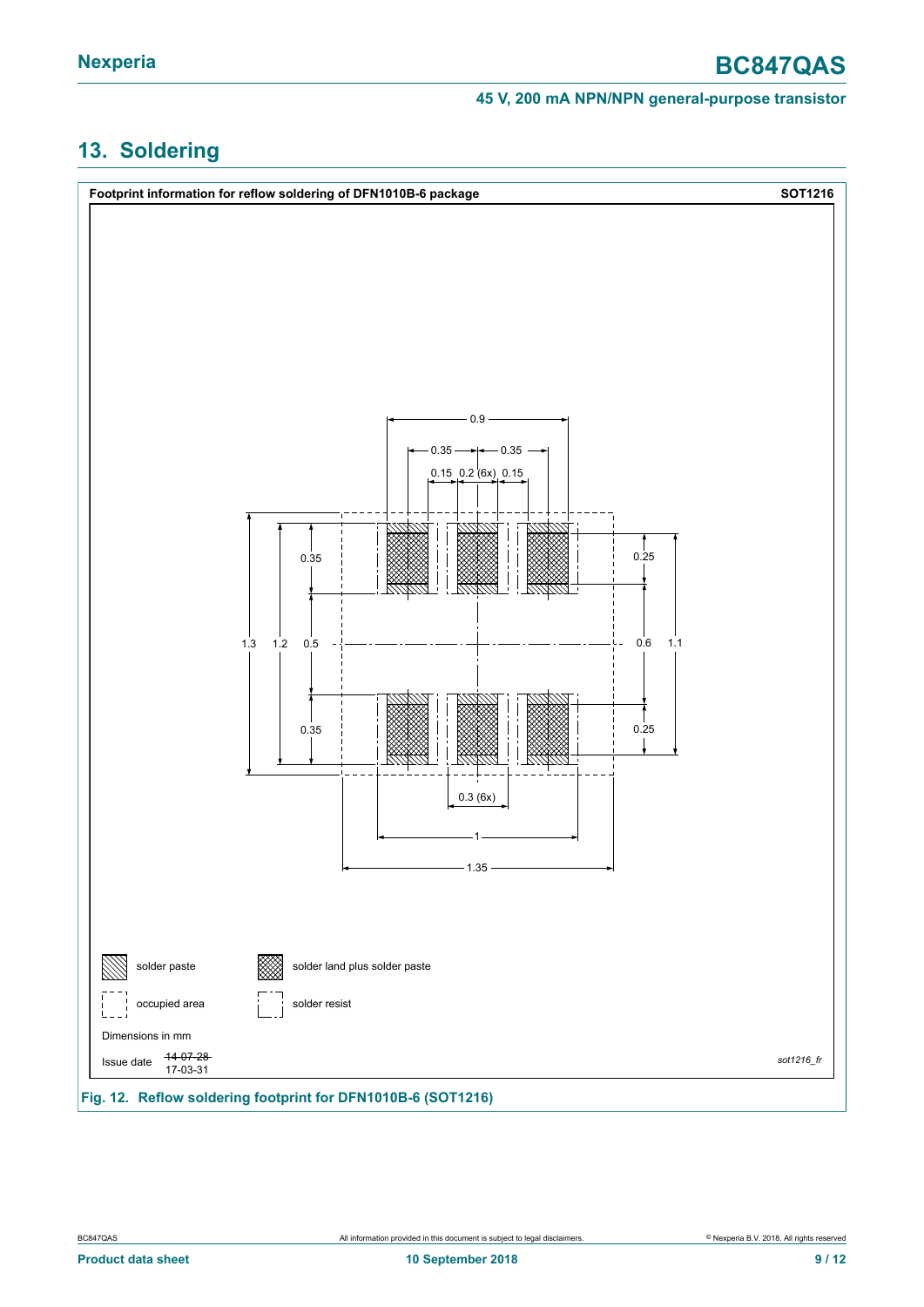# <span id="page-9-0"></span>**14. Revision history**

| <b>Table 8. Revision history</b> |                                 |                                                |                          |                     |  |  |
|----------------------------------|---------------------------------|------------------------------------------------|--------------------------|---------------------|--|--|
| Data sheet ID                    | Release date                    | Data sheet status                              | <b>Change notice</b>     | <b>Supersedes</b>   |  |  |
| BC847QAS v.3                     | 20181009                        | Product data sheet                             | $\overline{\phantom{0}}$ | BC847QAS v.2        |  |  |
| Modifications:                   | Characteristics: Figure 9 added | Limiting values: $I_C$ value changed to 200 mA |                          |                     |  |  |
| BC847QAS v.2                     | 20150708                        | Product data sheet                             | $\overline{\phantom{0}}$ | <b>BC847QAS v.1</b> |  |  |
| BC847QAS v.1                     | 20140729                        | Product data sheet                             | $\overline{\phantom{0}}$ |                     |  |  |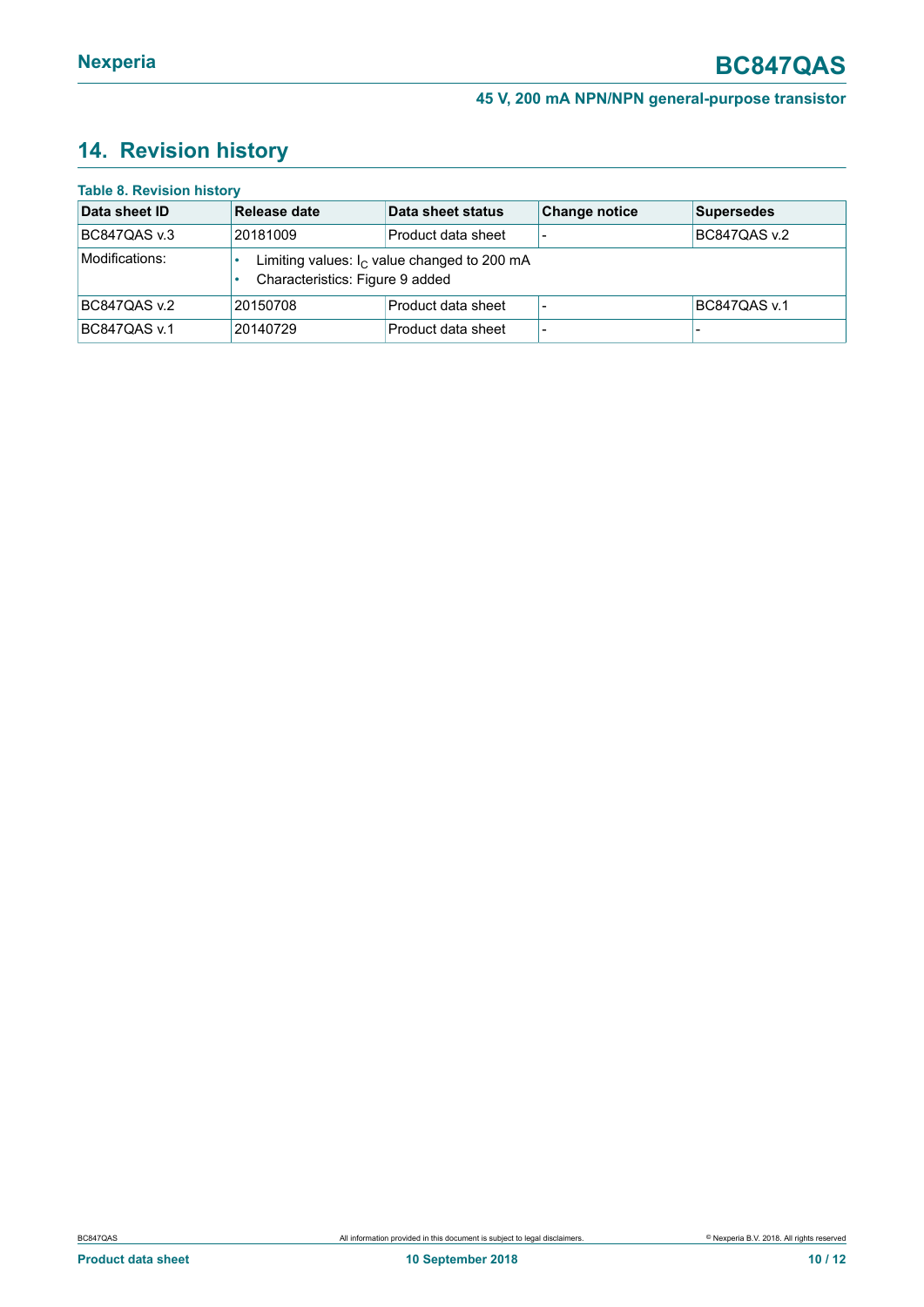#### <span id="page-10-0"></span>**Data sheet status**

| Document status<br>$[1]$ [2]      | <b>Product</b><br>status [3] | <b>Definition</b>                                                                           |
|-----------------------------------|------------------------------|---------------------------------------------------------------------------------------------|
| Objective [short]<br>data sheet   | Development                  | This document contains data from<br>the objective specification for<br>product development. |
| Preliminary [short]<br>data sheet | Qualification                | This document contains data from<br>the preliminary specification.                          |
| Product [short]<br>data sheet     | Production                   | This document contains the product<br>specification.                                        |

[1] Please consult the most recently issued document before initiating or completing a design.

The term 'short data sheet' is explained in section "Definitions".

[3] The product status of device(s) described in this document may have changed since this document was published and may differ in case of multiple devices. The latest product status information is available on the internet at [https://www.nexperia.com.](https://www.nexperia.com)

#### **Definitions**

**Draft** — The document is a draft version only. The content is still under internal review and subject to formal approval, which may result in modifications or additions. Nexperia does not give any representations or warranties as to the accuracy or completeness of information included herein and shall have no liability for the consequences of use of such information.

**Short data sheet** — A short data sheet is an extract from a full data sheet with the same product type number(s) and title. A short data sheet is intended for quick reference only and should not be relied upon to contain detailed and full information. For detailed and full information see the relevant full data sheet, which is available on request via the local Nexperia sales office. In case of any inconsistency or conflict with the short data sheet, the full data sheet shall prevail.

**Product specification** — The information and data provided in a Product data sheet shall define the specification of the product as agreed between Nexperia and its customer, unless Nexperia and customer have explicitly agreed otherwise in writing. In no event however, shall an agreement be valid in which the Nexperia product is deemed to offer functions and qualities beyond those described in the Product data sheet.

#### **Disclaimers**

**Limited warranty and liability** — Information in this document is believed to be accurate and reliable. However, Nexperia does not give any representations or warranties, expressed or implied, as to the accuracy or completeness of such information and shall have no liability for the consequences of use of such information. Nexperia takes no responsibility for the content in this document if provided by an information source outside of Nexperia.

In no event shall Nexperia be liable for any indirect, incidental, punitive, special or consequential damages (including - without limitation - lost profits, lost savings, business interruption, costs related to the removal or replacement of any products or rework charges) whether or not such damages are based on tort (including negligence), warranty, breach of contract or any other legal theory.

Notwithstanding any damages that customer might incur for any reason whatsoever, Nexperia's aggregate and cumulative liability towards customer for the products described herein shall be limited in accordance with the Terms and conditions of commercial sale of Nexperia.

**Right to make changes** — Nexperia reserves the right to make changes to information published in this document, including without limitation specifications and product descriptions, at any time and without notice. This document supersedes and replaces all information supplied prior to the publication hereof

**Suitability for use** — Nexperia products are not designed, authorized or warranted to be suitable for use in life support, life-critical or safety-critical systems or equipment, nor in applications where failure or malfunction of an Nexperia product can reasonably be expected to result in personal

#### **45 V, 200 mA NPN/NPN general-purpose transistor**

injury, death or severe property or environmental damage. Nexperia and its suppliers accept no liability for inclusion and/or use of Nexperia products in such equipment or applications and therefore such inclusion and/or use is at the customer's own risk.

**Quick reference data** — The Quick reference data is an extract of the product data given in the Limiting values and Characteristics sections of this document, and as such is not complete, exhaustive or legally binding.

**Applications** — Applications that are described herein for any of these products are for illustrative purposes only. Nexperia makes no representation or warranty that such applications will be suitable for the specified use without further testing or modification.

Customers are responsible for the design and operation of their applications and products using Nexperia products, and Nexperia accepts no liability for any assistance with applications or customer product design. It is customer's sole responsibility to determine whether the Nexperia product is suitable and fit for the customer's applications and products planned, as well as for the planned application and use of customer's third party customer(s). Customers should provide appropriate design and operating safeguards to minimize the risks associated with their applications and products.

Nexperia does not accept any liability related to any default, damage, costs or problem which is based on any weakness or default in the customer's applications or products, or the application or use by customer's third party customer(s). Customer is responsible for doing all necessary testing for the customer's applications and products using Nexperia products in order to avoid a default of the applications and the products or of the application or use by customer's third party customer(s). Nexperia does not accept any liability in this respect.

**Limiting values** — Stress above one or more limiting values (as defined in the Absolute Maximum Ratings System of IEC 60134) will cause permanent damage to the device. Limiting values are stress ratings only and (proper) operation of the device at these or any other conditions above those given in the Recommended operating conditions section (if present) or the Characteristics sections of this document is not warranted. Constant or repeated exposure to limiting values will permanently and irreversibly affect the quality and reliability of the device.

**Terms and conditions of commercial sale** — Nexperia products are sold subject to the general terms and conditions of commercial sale, as published at [http://www.nexperia.com/profile/terms,](http://www.nexperia.com/profile/terms) unless otherwise agreed in a valid written individual agreement. In case an individual agreement is concluded only the terms and conditions of the respective agreement shall apply. Nexperia hereby expressly objects to applying the customer's general terms and conditions with regard to the purchase of Nexperia products by customer.

**No offer to sell or license** — Nothing in this document may be interpreted or construed as an offer to sell products that is open for acceptance or the grant, conveyance or implication of any license under any copyrights, patents or other industrial or intellectual property rights.

**Export control** — This document as well as the item(s) described herein may be subject to export control regulations. Export might require a prior authorization from competent authorities.

**Non-automotive qualified products** — Unless this data sheet expressly states that this specific Nexperia product is automotive qualified, the product is not suitable for automotive use. It is neither qualified nor tested in accordance with automotive testing or application requirements. Nexperia accepts no liability for inclusion and/or use of non-automotive qualified products in automotive equipment or applications.

In the event that customer uses the product for design-in and use in automotive applications to automotive specifications and standards, customer (a) shall use the product without Nexperia's warranty of the product for such automotive applications, use and specifications, and (b) whenever customer uses the product for automotive applications beyond Nexperia's specifications such use shall be solely at customer's own risk, and (c) customer fully indemnifies Nexperia for any liability, damages or failed product claims resulting from customer design and use of the product for automotive applications beyond Nexperia's standard warranty and Nexperia's product specifications.

**Translations** — A non-English (translated) version of a document is for reference only. The English version shall prevail in case of any discrepancy between the translated and English versions.

#### **Trademarks**

Notice: All referenced brands, product names, service names and trademarks are the property of their respective owners.